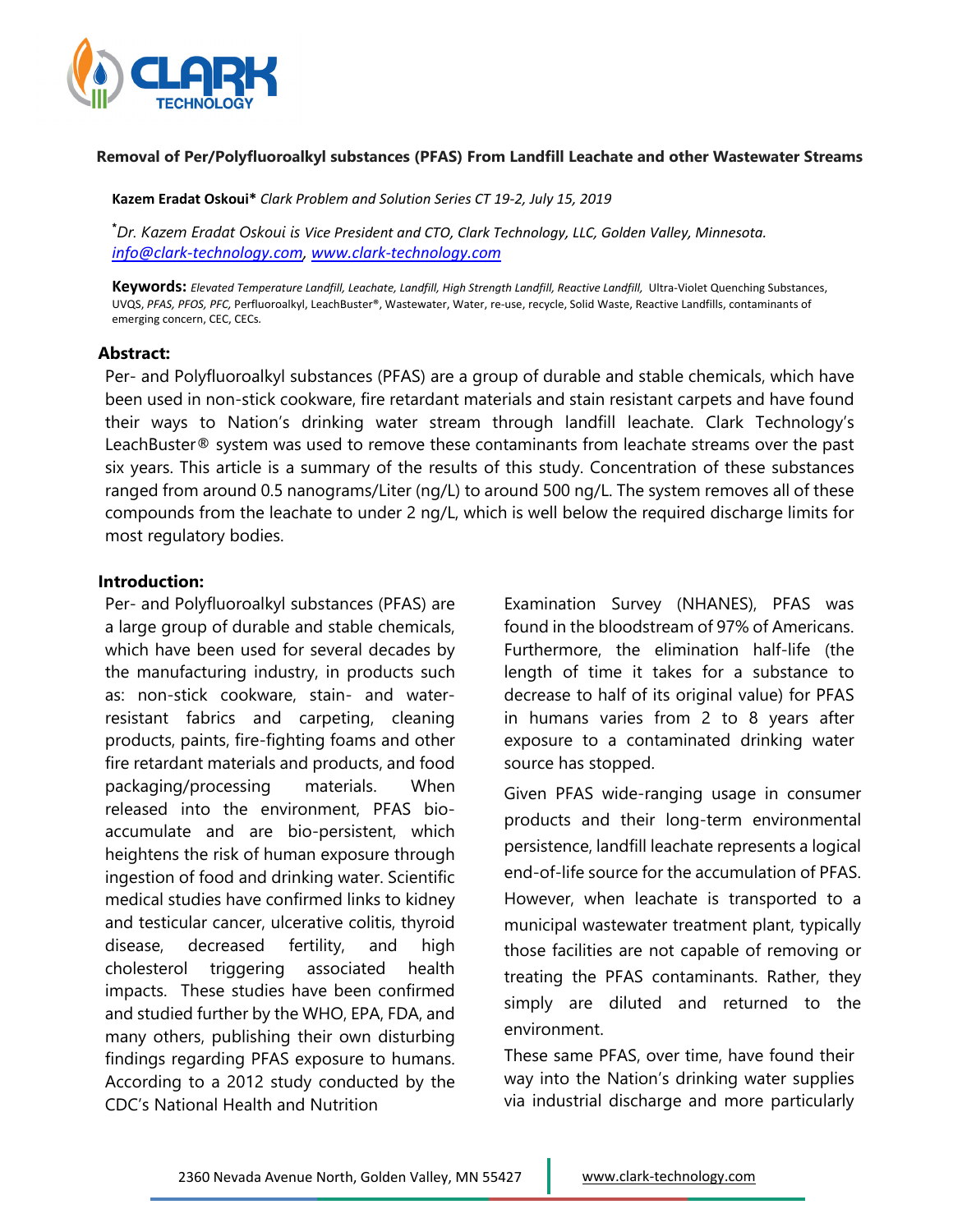landfill leachate. Landfill leachate is one of the difficult-to-treat sources of PFAS, which contribute annually to elevated levels of these contaminants in surface water and groundwater sources. Landfill leachate is one of the most contributing nodes in the aqueous conduit of PFAS from manufacturer to human and animal blood streams, as well as other fauna and flora. Interrupting this conduit and removing these substances from the aqueous environment is a national and global health and safety challenge across industries and by regulatory bodies.

According to research published by and through the North Carolina Per and Polyfluoroalkyl Substances Testing (PFAST) Network, comprising of Principals from NC State, Duke, UNC-Chapel Hill, UNC-Wilmington, UNC-Charlotte, ECU, and NC A&T, some organics in leachate (approximately 5%) are partially treated in wastewater treatment plants. The remaining organic and inorganic compounds in the leachate are parsed into three streams namely, discharged with the treated effluent (approx. 60%), dispersed into the air often by aeration (approx. 15%), and removed into the sludge which is typically land applied (approx. 20%).

All of these contaminants and other CECs finally find their way into the Nation's surface and groundwater bodies -- defeating the purpose of collecting and treating them in the first place, which are then consumed by humans and animals through drinking water sources. There are some technologies (i.e. activated carbon, ion exchange), which can successfully remove PFAS from waste streams where there are no or little co-contaminants, such as suspended or dissolved solids, volatile and semi-volatile organic compounds, metals, and semi-metals.

That being said, the LeachBuster® system is the only technology that has been removing PFAS and other CECs, such as pharmaceuticals and personal care products, from waste streams

with extremely high levels of co-contaminants, such as leachate, over the past five to seven years.

## **The System:**



**Figures 1. Typical** *LEACHBUSTER®***Wastewater Treatment Plant.** 

In search of a means to reduce PFAS related impacts and to safeguard the Nation's ground and surface waters from being polluted by these contaminants, Clark Technology, LLC (Clark) innovated the *LEACHBUSTER®* Wastewater Treatment System which removes PFAS contaminants from waste streams, such as landfill leachate, thus preventing them from polluting drinking water supply sources.

Clark designed and installed numerous *LEACHBUSTER®* systems in the U.S. and around the world. The various systems have been in operation from 5-10 years removing these same compounds and other contaminants of emerging concern (CECs). The wastewater treatment plants vary in size from processing 10,000 to 100,00 GPD.

*LeachBuster®* is an innovative single pass graduated membrane filtration system which can treat almost any type of wastewater (organic or inorganic) and produce effluent with up to fourteen different purity levels, ranging from Ultrafiltration (UF) to Ultra-Pure (UP) (which is used in hospitals and the semiconductor industry) and every level in between

including, but not limited to, nano-filtration and

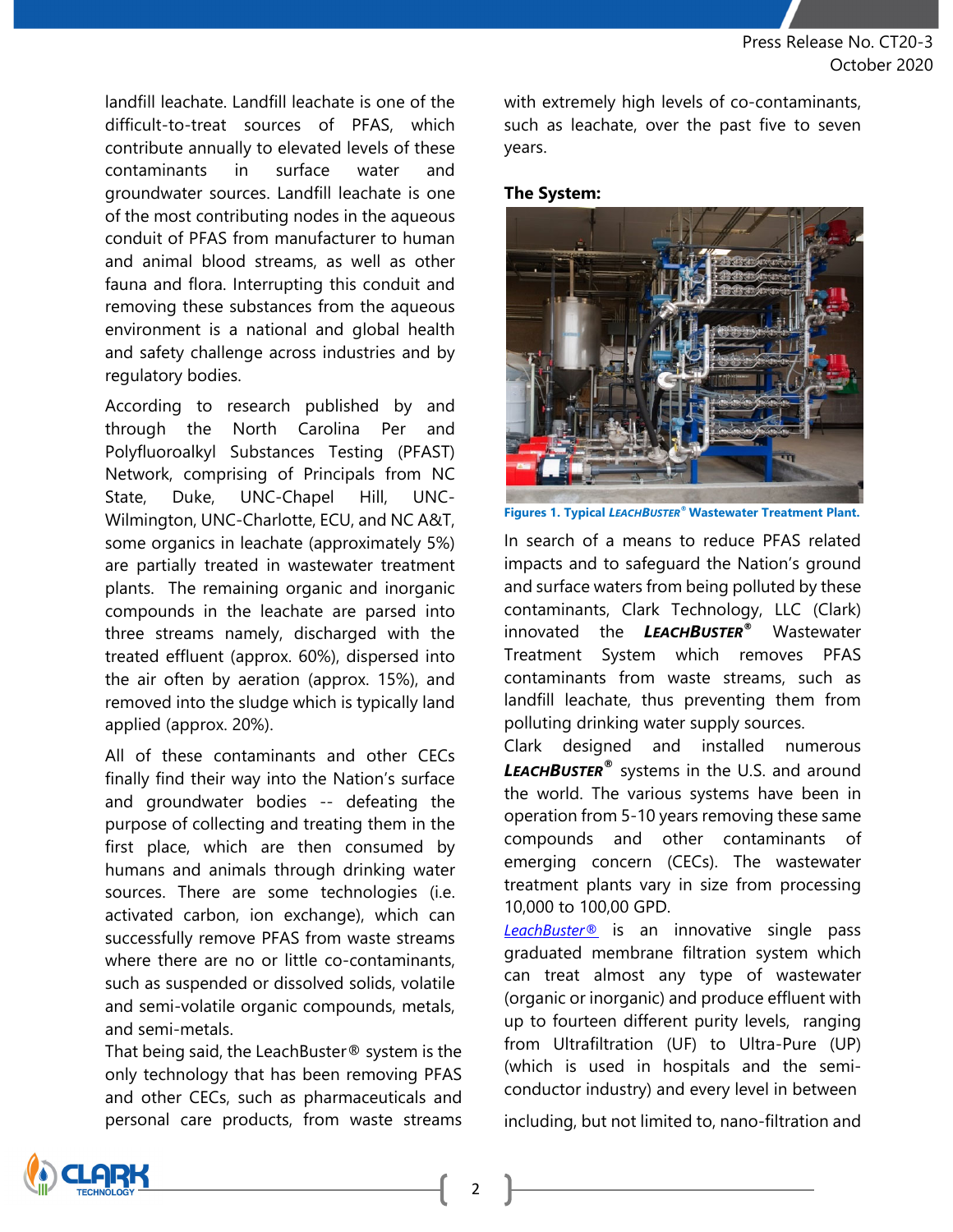reverse osmosis (RO). All of this is achieved without staging or backwashing. The *LeachBuster®* is a totally enclosed, compact and fully automatic system reducing the odor and noise nuisance, space requirement, and constant and multi-operator assistance. This system is equally applicable to municipal, industrial, and commercial wastewater streams, as well as producing potable water for human consumption.

**Figures 2. The** *LEACHBUSTER®* **System landfill leachate treatment plant samples: black leachate to clean water in 3 ½ minutes.** 



## **Results:**

Clark has numerous years' worth of independent third-party laboratory test data, which can be provided upon request. The following are sample sets of test data for a PFAS group. At this particular landfill, out of 24 species tested for in the leachate, approximately 15 species were present in one sample and 10 species were detected in the second sample. All PFAS species were removed by the treatment system. A landfill's temporal and geographical location directly contributes to the different PFAS species detected in raw landfill leachate streams. Two separate sets of leachate samples are presented in Table 1 below from two separate landfill sites to indicate the *LeachBuster®* wastewater treatment system's ability to remove PFAS from different leachate streams.

**Table 1. Concentration levels of various PFAS compounds in the influent and effluent leachate streams and the removal percentages achieved by the system for two sets of test samples from two different landfills.** 

| <b>Fluorinated Alkyl Substances (ng/L) in Each Set of Samples</b> |                       |                       |                       |                       |           |           |
|-------------------------------------------------------------------|-----------------------|-----------------------|-----------------------|-----------------------|-----------|-----------|
| <b>Parameter</b>                                                  | <b>Influent</b><br>#1 | <b>Influent</b><br>#2 | <b>LeachBuster®</b>   |                       | % Removal | % Removal |
|                                                                   |                       |                       | <b>Effluent</b><br>#1 | <b>Effluent</b><br>#2 | in #1     | in #2     |
| PFHpA*                                                            | 250                   | 350                   | 0.32                  | 0.54                  | 99.9%     | 99.8%     |
| <b>PFOA</b>                                                       | 350                   | 540                   | ND.                   | 0.69                  | 99.9%     | 99.9%     |
| <b>PFH<sub>x</sub>S</b>                                           | 110                   | 220                   | 0.41                  | 0.38                  | 99.6%     | 99.8%     |
| <b>PFBA</b>                                                       | 440                   | 770                   | 0.95                  | 2.5                   | 99.8%     | 99.7%     |
| <b>PFPeA</b>                                                      | 500                   | 680                   | 0.86                  | 0.92                  | 99.8%     | 99.9%     |
| <b>PFHxA</b>                                                      | 740                   | 1200                  | 1.3                   | $1.5\,$               | 99.8%     | 99.9%     |
| <b>PFNA</b>                                                       | 23                    | 18                    | ND.                   | <b>ND</b>             | 99.9%     | 99.9%     |
| <b>PFDA</b>                                                       | 4.4                   | <b>ND</b>             | ND.                   | <b>ND</b>             | 99.9%     |           |
| <b>PFDoA</b>                                                      | 0.67                  | <b>ND</b>             | ND.                   | <b>ND</b>             | 99.9%     |           |
| <b>PFBS</b>                                                       | 48                    | 51                    | 0.17                  | <b>ND</b>             | 99.6%     | 99.9%     |
| <b>PFHpS</b>                                                      | 1.5                   | ND.                   | ND                    | ND.                   | 99.9%     |           |
| <b>PFOS</b>                                                       | 47                    | 16                    | ND.                   | <b>ND</b>             | 99.9%     | 99.9%     |
| <b>6:2 FTS</b>                                                    | 680                   | 160                   | ND.                   | <b>ND</b>             | 99.9%     | 99.9%     |
| <b>FOSA</b>                                                       | 0.57                  | <b>ND</b>             | ND                    | <b>ND</b>             | 99.9%     |           |

\**Acronyms are defined below:*

\**PFBS: Perfluorobutanesulfonic acid, PFBA: Perfluorobutanoic acid, PFDA: Perfluorodecanoic acid, PFDoA: Perfluorododecanoic acid, PFHpS: Perfluoroheptanesulfonic acid, PFHpA: Perfluoroheptanoic acid, PFHxS: Perfluorohexanesulfonic acid, PFHxA: Perfluorohexanoic acid, PFNA: Perfluorononanoic acid, FOSA: Perfluorooctanesulfonamide, PFOS: Perfluorooctanesulfonic acid, PFOA: Perfluorooctanoic acid, PFPeA: Perfluoropentanoic acid.*